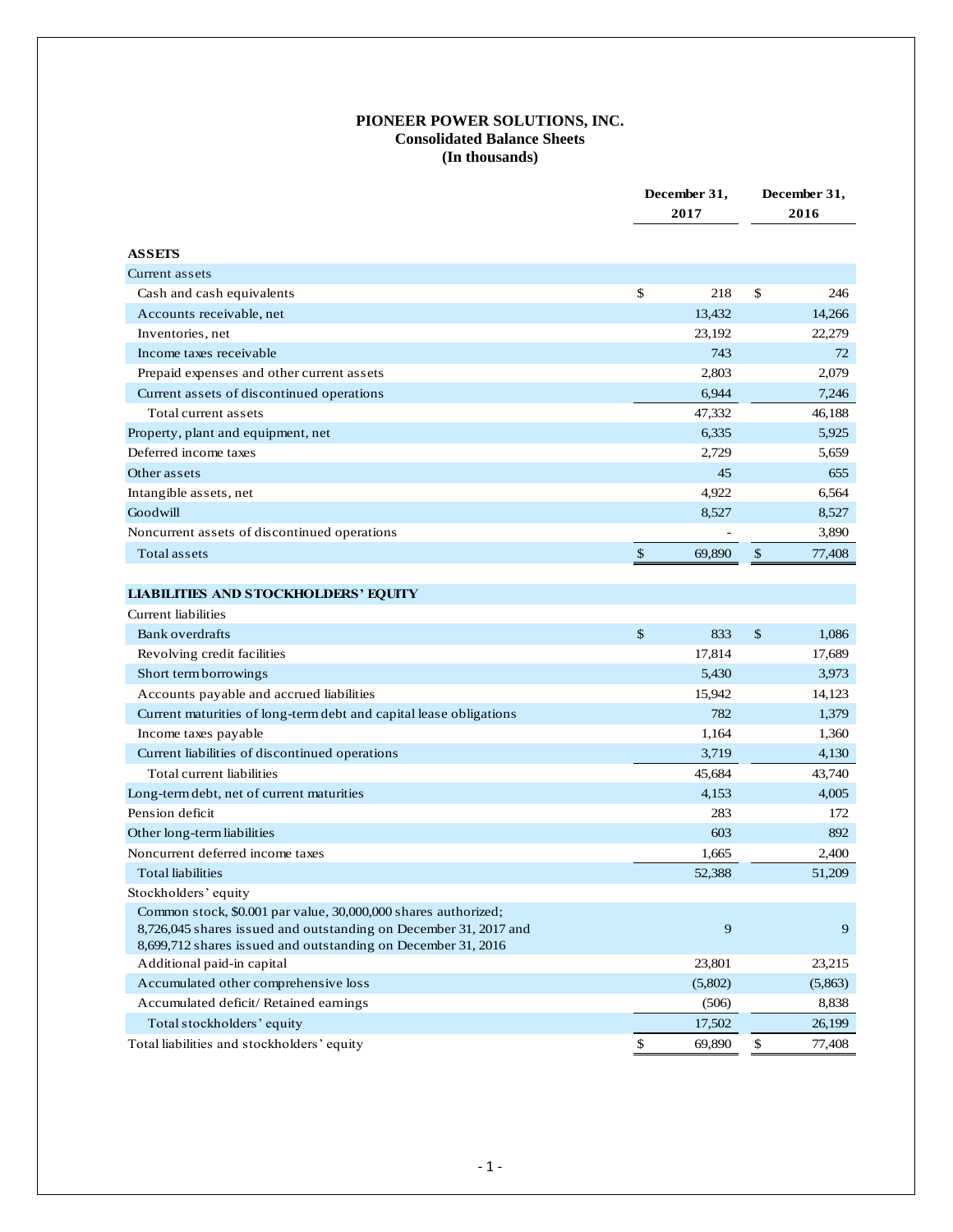## **PIONEER POWER SOLUTIONS, INC. Consolidated Statements of Operations (In thousands, except per share data) (Unaudited)**

|                                                        | <b>Three Months Ended</b><br>December 31, |          |              | <b>Year Ended</b><br>December 31, |                |          |                |         |
|--------------------------------------------------------|-------------------------------------------|----------|--------------|-----------------------------------|----------------|----------|----------------|---------|
|                                                        |                                           |          |              |                                   |                |          |                |         |
|                                                        |                                           | 2017     |              | 2016                              |                | 2017     |                | 2016    |
| Revenues                                               | $\mathbf{s}$                              | 23,555   | $\mathbb{S}$ | 24,628                            | \$             | 101,390  | $\mathbb{S}$   | 99,632  |
| Cost of goods sold                                     |                                           |          |              |                                   |                |          |                |         |
| Cost of goods sold                                     |                                           | 19,948   |              | 18,781                            |                | 80,527   |                | 77,486  |
| Restructuring and integration                          |                                           |          |              |                                   |                | 873      |                |         |
| Total cost of goods sold                               |                                           | 19,948   |              | 18,781                            |                | 81,400   |                | 77,486  |
| Gross profit                                           |                                           | 3,607    |              | 5,847                             |                | 19,990   |                | 22,146  |
| Operating expenses                                     |                                           |          |              |                                   |                |          |                |         |
| Selling, general and administrative                    |                                           | 4,020    |              | 4,453                             |                | 16,712   |                | 16,742  |
| Restructuring and integration                          |                                           | 59       |              | 2,110                             |                | 215      |                | 2,204   |
| Foreign exchange gain                                  |                                           | 140      |              | (222)                             |                | (324)    |                | (364)   |
| Total operating expenses                               |                                           | 4,219    |              | 6,341                             |                | 16,603   |                | 18,582  |
| Operating income                                       |                                           | (612)    |              | (494)                             |                | 3,387    |                | 3,564   |
| Interest expense                                       |                                           | 635      |              | 586                               |                | 2,301    |                | 1,739   |
| Other expense (income)                                 |                                           | 64       |              | (928)                             |                | 229      |                | (554)   |
| Income before taxes                                    |                                           | (1,311)  |              | (152)                             |                | 857      |                | 2,379   |
| Income tax expense                                     |                                           | 3,158    |              | 25                                |                | 3,554    |                | 925     |
| Income (loss) from continuing operations               | $\mathbb{S}$                              | (4, 469) |              | (177)                             |                | (2,697)  |                | 1,454   |
| Loss from discontinued operations, net of income taxes |                                           | (5,553)  |              | (1,971)                           |                | (6, 647) |                | (2,517) |
| Net loss                                               | $\mathbb{S}$                              | (10,022) | $\$$         | (2, 148)                          | $\mathfrak{S}$ | (9, 344) | $\mathbb{S}$   | (1,063) |
| (Loss) earnings per share:                             |                                           |          |              |                                   |                |          |                |         |
| Basic                                                  |                                           |          |              |                                   |                |          |                |         |
| (Loss) income from continuing operations               | $\mathbb{S}$                              | (0.51)   | \$           | (0.02)                            | $\mathbb{S}$   | (0.31)   | $\mathfrak{S}$ | 0.17    |
| Loss from discontinued operations                      |                                           | (0.64)   |              | (0.23)                            |                | (0.76)   |                | (0.29)  |
| Net loss                                               | $\mathbb{S}$                              | (1.15)   | $\mathbb{S}$ | (0.25)                            | $\mathbb{S}$   | (1.07)   | $\$$           | (0.12)  |
| Diluted                                                |                                           |          |              |                                   |                |          |                |         |
| (Loss) income from continuing operations               |                                           | (0.51)   |              | (0.02)                            |                | (0.31)   |                | 0.17    |
| Loss from discontinued operations                      |                                           | (0.64)   |              | (0.23)                            |                | (0.76)   |                | (0.29)  |
| Net loss                                               | \$                                        | (1.15)   | \$           | (0.25)                            | $\mathbf S$    | (1.07)   | \$             | (0.12)  |
|                                                        |                                           |          |              |                                   |                |          |                |         |
| Weighted average common shares outstanding:            |                                           |          |              |                                   |                |          |                |         |
| Basic                                                  |                                           | 8,726    |              | 8,700                             |                | 8,717    |                | 8,700   |
| Diluted                                                |                                           | 8,726    |              | 8,700                             |                | 8,717    |                | 8,700   |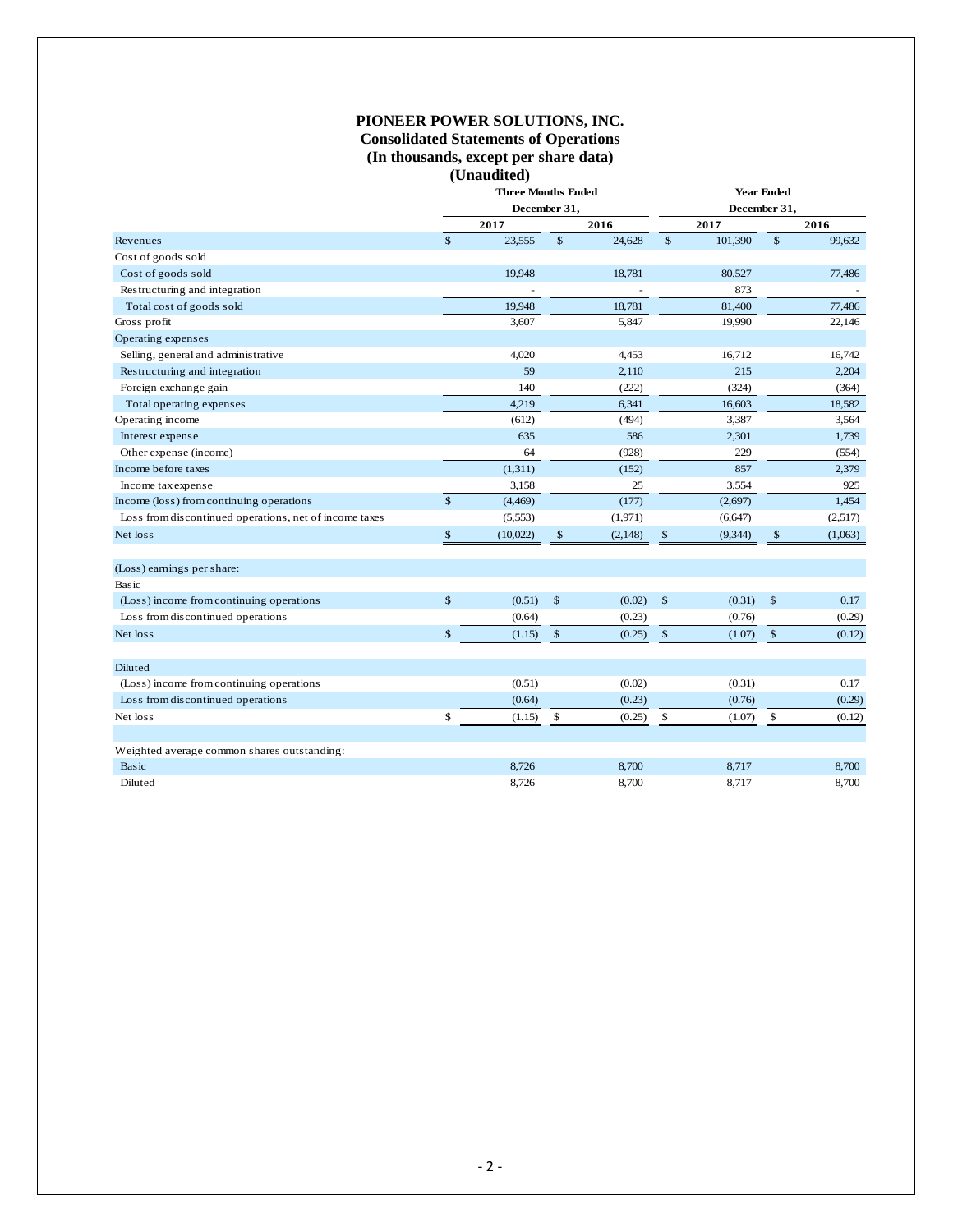#### **PIONEER POWER SOLUTIONS, INC. Reconciliation of GAAP Measures to Non-GAAP Measures (In thousands, except per share data) (Unaudited)**

|                                                        | <b>Three Months Ended</b><br>December 31, |             | <b>Year Ended</b><br>December 31, |             |  |
|--------------------------------------------------------|-------------------------------------------|-------------|-----------------------------------|-------------|--|
|                                                        | 2017                                      | 2016        | 2017                              | 2016        |  |
| Reconciliation to Adjusted EBITDA and EPS              |                                           |             |                                   |             |  |
| Net (loss) / earnings (GAAP measure)                   | (10,022)                                  | (2,148)     | (9,344)                           | (1,063)     |  |
| Addbacks:                                              |                                           |             |                                   |             |  |
| Loss from discontinued operations, net of income taxes | 5,553                                     | 1,971       | 6,647                             | 2,517       |  |
| Interest expense                                       | 635                                       | 586         | 2,301                             | 1,739       |  |
| Income tax expense                                     | 3,158                                     | 25          | 3,554                             | 925         |  |
| Depreciation and amortization                          | 618                                       | 688         | 2,704                             | 2,799       |  |
| Restructuring and integration                          | 59                                        | 2,110       | 215                               | 2,204       |  |
| Non-recurring expenses from strategic changes          |                                           | 215         | 873                               | 215         |  |
| Corp OH allocated to discontinued operations           | 383                                       | 46          | 1,270                             | 932         |  |
| Stock-based compensation                               | 148                                       | 28          | 466                               | 62          |  |
| Other non-operating expenses                           | 63                                        | (928)       | 229                               | (552)       |  |
| Adjusted EBITDA (Non-GAAP measure)                     | 595                                       | 2,593       | 8,915                             | 9,778       |  |
| Tax effects - 21% rate                                 | (167)                                     | (726)       | (1,872)                           | (2,053)     |  |
| Non-GAAP net earnings                                  | 428                                       | \$<br>1,867 | \$<br>7,043                       | \$<br>7,725 |  |
| Non-GAAP net earnings per diluted share                | 0.05                                      | \$<br>0.21  | \$<br>0.81                        | \$<br>0.89  |  |
| Weighted average diluted shares outstanding            | 8,717                                     | 8,700       | 8,717                             | 8,700       |  |

Tax Rate changed to 21% pursuant to US Tax Reform enacted in December 2017

*Note: Pioneer has presented non-GAAP measures such as non-GAAP net earnings and Adjusted EBITDA because many of our investors use these non-GAAP measures to monitor the Company's performance. These non-GAAP measures should not be considered an alternative to GAAP measures as an indicator of the Company's operating performance.* 

*Non-GAAP net earnings is defined by the Company as net earnings before interest, income tax expense, depreciation and amortization, non-cash compensation and non-recurring acquisition costs and reorganization expenses and other non-recurring or non-cash items and any tax effects related to these items. The Company defines Adjusted EBITDA as net earnings before interest, income tax expense, depreciation and amortization, non-cash compensation and non-recurring acquisition costs and reorganization expenses and other non-recurring or non-cash items.* 

*Generally, a non-GAAP financial measure is a numerical measure of a company's performance, financial position or cash flow that either excludes or includes amounts that are not normally excluded or included in the most directly comparable measure calculated and presented in accordance with GAAP. The non-GAAP measures included in this release, however, should be considered in addition to, and not as a substitute for or superior to, operating income, cash flows, or other measures of financial performance prepared in accordance with GAAP. A reconciliation of non-GAAP to GAAP net earnings is set forth in the table above.* 

*Amounts may not foot due to rounding.*